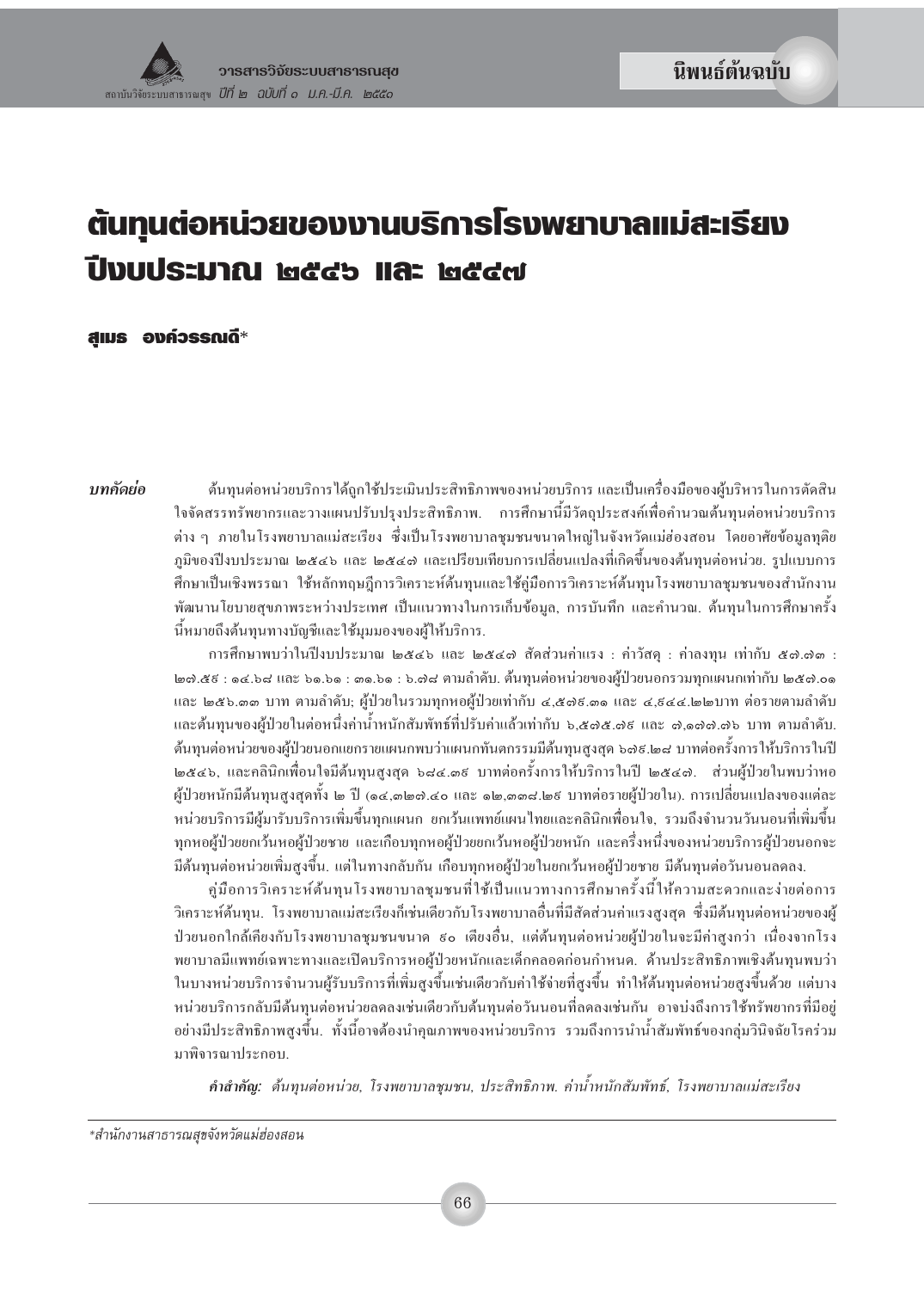#### *Abstract* **Unit Cost of Health Services in Mae Sariang Hospital, Fiscal Years 2003 and 2004 Sumet Ongwandee\***

*\*Provincial Public Health Office, Mae Hong Son Province*

Unit cost analysis has often been used as a tool to determine the efficiency of a health-care facility. Policy makers employ the unit cost of health services in order to make decisions on resource allocation and for efficiency improvement. This descriptive study was aimed at calculating the unit cost for each cost center in Mae Sariang District Hospital by collecting financial and accounting secondary data during fiscal years (FY) 2003 and 2004. The study then evaluated a change in the unit costs of the health services in each cost center for the two-year period. This study applied the principle of cost analysis and the manual of unit cost analysis for district hospitals affiliated with the International Health Policy Program (IHPP). Costs in the study were defined as accounting costs with a provider's perspective.

The results showed the following proportion of labor costs, material costs, and capital costs in FY 2003 and 2004: 57.73; 27.59; 14.68 and 61.61; 31.61; 6.78, respectively. Average unit costs of all outpatient departments were Baht 257.01 and 256.33 respectively. Those of all in-patient departments were 4,579.31 and 4,944.22 Baht per case admission, respectively, and the unit costs per adjusted relative weights were 6,575.79 and 7,177.76 Baht, respectively. Compared with the out-patient departments, the unit cost of dental services was the highest (679.28 baht per visit) in FY 2003 and the counseling service department had the highest cost (684.39 baht per visit) in FY 2004. Among in-patient wards, the intensive care unit (ICU) had the highest cost in both years (14,327.40 and 12,338.29 baht respectively per case admission). A comparison between both years revealed an increase in the number of ambulatory visits and in-patientdays in most departments. Compared with unit costs in FY 2003, half of the out-patient service centers had a higher unit cost, but most of the in-patient departments, except for the male ward, could operate at a cheaper in-patient-day.

The data collection methods and the unit cost calculations as described in the Manual of Unit Cost Analysis for District Hospitals, which were used in the study, were practical and easy. The proportion of the labor costs to total costs of Mae Sariang Hospital was similar to that of other district hospitals. The average unit cost of out-patient services was not very different from that of other 90-bed hospitals, but the average unit cost per in-patient case was higher. Specialists practicing in the hospital and the provision of ICU services and preterm baby care may explain the more expensive unit cost for in-patient care. In terms of cost efficiency, an increasing number of patients and the total expenditure in some service centers actually resulted in an increase in the unit cost; thus, several service centers surprisingly turned out a cheaper unit cost for visits as well as unit cost of in-patient-days. The findings may indicate greater efficiency of resource utilization. However, the quality of health services and relative weight of diagnosis-related groups should be taken into account.

*Key words: unit cost, district hospital, efficiency, relative weight*

## $\overline{\mathfrak{g}}$ มิหลังและเหตุผล

ำกรปรับเปลี่ยนระบบบริการสาธารณสุขครั้งสำคัญของการ สาธารณสุขไทยในปีงบประมาณ ๒๕๔๕ โดยรัฐบาลขณะนั้น ู้ได้มีนโยบายการสร้างหลักประกันสุขภาพแก่ประชาชนคนไทย  $\eta$ กคน ตามเจตนารมณ์ของรัฐธรรมนูญแห่งราชอาณาจักรไทย พ.ศ. ๒๕๔๐. การนำนโยบายสู่การปฏิบัตินั้น สถานบริการ สุขภาพภาครัฐทุกแห่งต้องมีการปรับตัวอย่างมาก โดยเฉพาะ อย่างยิ่งการจัดสรรทรัพยากรต่าง ๆ เพื่อให้การใช้ทรัพยากร ้เหล่านั้นเกิดประโยชน์สูงสุด และเป็นเครื่องมือสำคัญในการ ตอบสนองเป้าหมายและวัตถุประสงค์ของระบบบริการ สาธารณสุข ในด้านความเป็นธรรม และกระตุ้นประสิทธิภาพของ  $\mathfrak{z}$ ະນນ $^{(\circ)}$ 

์ โครงการหลักประกันสขภาพถ้วนหน้าได้กำหนดความ ต้องการงบประมาณจากรัฐบาลในอัตราเหมาจ่ายรายหัว โดย อาศัยการคำนวณ และใช้ฐานข้อมูลเกี่ยวกับต้นทุนต่อหน่วยผู้ ึ ป่วยนอกและผ้ป่วยในของสถานบริการระดับต่าง ๆ<sup>(๒)</sup>. การ คำนวณอัตราเหมาจ่ายรายหัวนี้ได้ถูกปรับเปลี่ยนวิธีการ ึ คำนวณเพื่อให้มีความสอดคล้องกับข้อมูลใหม่เกี่ยวกับการ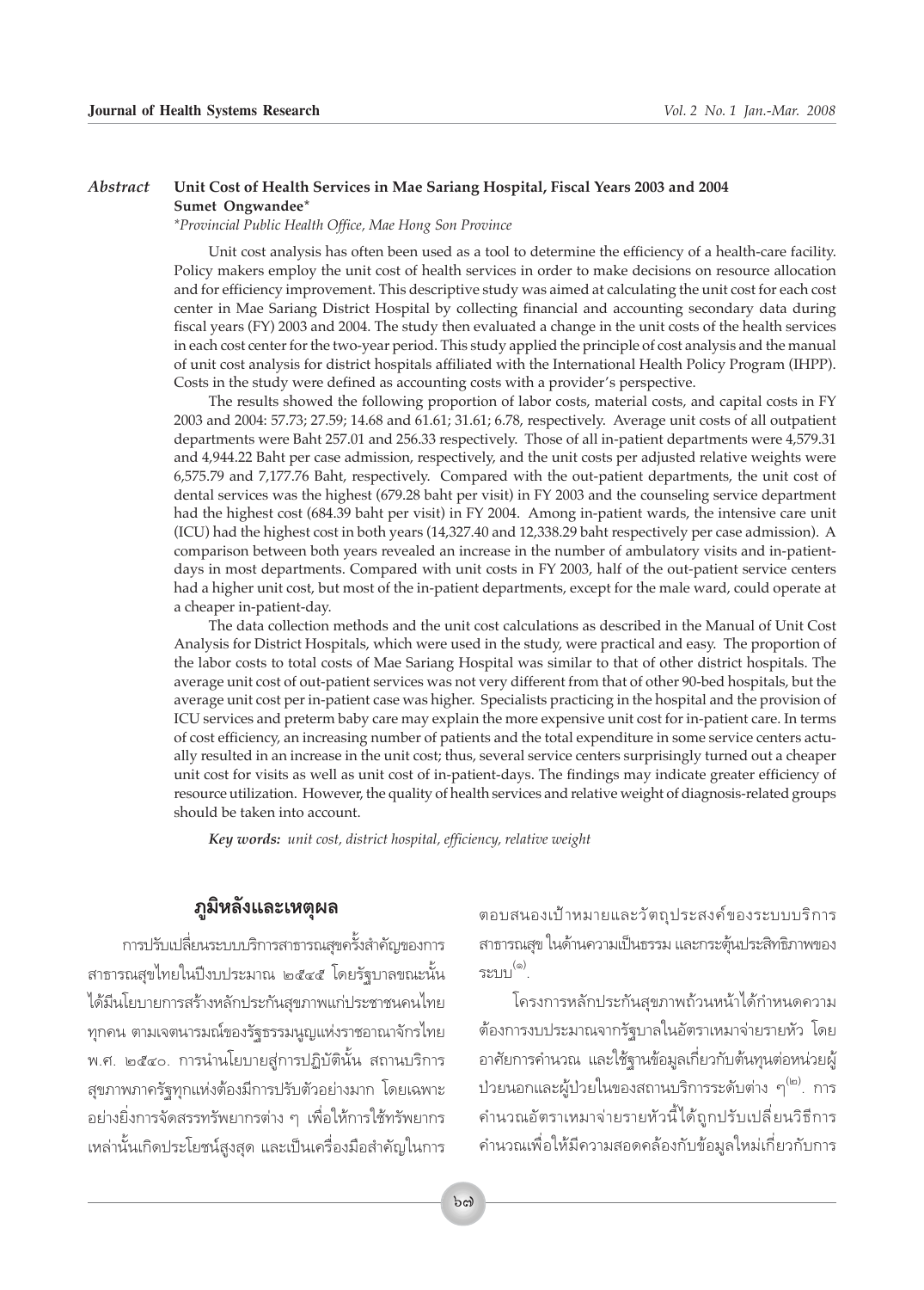เจ็บป่วยและตามข้อเสนอแนะของนักวิชาการกลุ่มต่าง ๆ ้อย่างต่อเนื่อง<sup>(๓)</sup>

การศึกษาต้นทุนของบริการสุขภาพที่ถูกต้องและครบถ้วน จะมีผลต่อการประมาณการเพื่อระดมทรัพยากรที่จำเป็น สำหรับการพัฒนาสุขภาพอย่างเพียงพอ. การศึกษาต้นทุนต่อ หน่วยจะนับว่ามีประโยชน์ยิ่งขึ้นเมื่อนำผลการคำนวณใช้ ประเมินประสิทธิภาพ. จากการเปรียบเทียบต้นทนกับผลลัพธ์ ู้ที่เกิดขึ้นในกิจกรรมที่กำลังดำเนินอยู่หรือผลลัพธ์ที่อาจจะเกิดขึ้น หากมีโครงการใหม่มาแทนว่าโครงการใดมีประสิทธิภาพดีกว่า<sup>(๔)</sup> รวมถึงประโยชน์อื่น ๆ เช่น การใช้ต้นทุนเพื่อจัดลำดับความ ้สำคัญของกิจกรรมต่าง ๆ ภายในหน่วยงาน, การนำไปใช้เพื่อ วางแผนปรับปรงประสิทธิภาพของหน่วยงานให้ดีขึ้น และใช้ ประเมินความเป็นธรรม จากการกระจายของต้นทุนบริการที่ ให้กับกลุ่มเป้าหมายต่าง ๆ<sup>(๕)</sup>.

โรงพยาบาลชุมชนเป็นหน่วยบริการสุขภาพระดับทุติยภูมิ และในบางแห่งเป็นระดับตติยภูมิที่อยู่ใกล้ชิดกับชุมชน มี จำนวนเตียงระหว่าง ๓๐-๑๒๐ เตี้ยง. การคำนวณหาต้นทุน ของโรงพยาบาลจึงมีประโยชน์อย่างยิ่งเพื่อใช้ประเมิน ประสิทธิภาพของตนเองและเปรียบเทียบกับโรงพยาบาลอื่นใน ระดับใกล้เคียงกันถึงการใช้ทรัพยากรด้านต่าง ๆ ในการ ้ดำเนินงาน และนำผลการวิเคราะห์เพื่อควบคุมต้นทุนในสิ่งที่ ้ควบคุมได้ เพื่อสร้างความมีเสถียรภาพทางการเงินการคลัง ของหน่วยงาน, โดยเฉพาะอย่างยิ่งภายใต้งบประมาณแบบ ปลายปิด ที่รัฐบาลโดยสำนักงานหลักประกันสุขภาพแห่งชาติ จัดสรรงบประมาณแบบเหมาจ่ายตามรายหัวประชากรในพื้นที่ รับผิดชอบของแต่ละหน่วยคู่สัญญา.

โรงพยาบาลแม่สะเรียงเป็นโรงพยาบาลชุมชนขนาด ๙๐ เตียง<sup>(๖,๗)</sup> ในจังหวัดแม่ฮ่องสอน ถูกจัดเป็นโรงพยาบาลทุติยภูมิ ระดับ ๒.๒ และมีศักยภาพในการรับการส่งต่อผู้ป่วยจาก อำเภอใกล้เคียง คือ อำเภอแม่ลาน้อย และอำเภอสบเมย เริ่ม โครงการหลักประกันสุขภาพถ้วนหน้าเมื่อตุลาคม ๒๕๔๔ มี ประชากรที่ขึ้นทะเบียนตามโครงการหลักประกันสุขภาพถ้วน หน้าจำนวน ๖๓,๐๔๘ คน (ข้อมูลปี ๒๕๔๗) ประกอบด้วย ประชากรจาก ๗ ตำบลในอำเภอแม่สะเรียงและ ๓ ตำบลจาก

อำเภอสบเมย ในปีงบประมาณ ๒๕๔๗ ให้บริการผู้ป่วยนอก เฉลี่ยวันละ ๓๒๑ คน และอัตราครองเตียงร้อยละ ๘๗.๐๘ โดยมีบคลากรในโรงพยาบาลทั้งสิ้น ๒๒๒ คน. การคำนวณ เพื่อหาต้นทุนงานบริการของโรงพยาบาลจะช่วยให้ผู้บริหาร ทราบถึงภาระค่าใช้จ่ายทั้งค่าแรง ค่าวัสดุ และครภัณฑ์สิ่งก่อสร้าง เพื่อใช้วัดประสิทธิภาพในหน่วยงานและใช้สำหรับวางแผน ปรับปรงงานให้มีประสิทธิภาพต่อไป

การศึกษาครั้งนี้มีวัตถุประสงค์เพื่อคำนวณต้นทุนต่อ หน่วยบริการต่าง ๆ ภายในโรงพยาบาลแม่สะเรียงใน ปี่งบประมาณ ๒๕๔๖ และ ๒๕๔๗ รวมถึงเปรียบเทียบการ เปลี่ยนแปลงที่เกิดขึ้น.

## ระเบียบวิธีสึกษา

การศึกษาเชิงพรรณาอาศัยข้อมูลทุติยภูมิปีงบประมาณ ๒๕๔๖ และ ๒๕๔๗ ของโรงพยาบาลแม่สะเรียง โดยใช้หลัก ทฤษฎีเกี่ยวกับการวิเคราะห์ต้นทุน และผู้วิจัยได้ประยุกต์ใช้ "คู่มือการวิเคราะห์ต้นทุนโรงพยาบาลชุมชน" เขียนโดยคณะ ผู้เชี่ยวชาญของสำนักงานพัฒนานโยบายสุขภาพระหว่าง ประเทศ<sup>(๘)</sup> และโปรแกรม Excel® ในการบันทึกและคำนวณ ข้อมลต้นทน. ต้นทนในการศึกษาครั้งนี้หมายถึง ต้นทนทางบัณชี ได้แก่ จำนวนเงินที่จ่ายไปเพื่อให้ได้มาซึ่งผลผลิต หรือบริการ ในการดำเนินการจัดการเพื่อสุขภาพอนามัยแก่ผู้มารับบริการ และใช้มุมมองจากผู้ให้บริการโดยกำหนดขั้นตอนการศึกษาดังนี้

ุ<br>๑ หน่วยงานของโรงพยาบาล จำแนกออกเป็นหน่วย ต้นทุน (Cost Center) ๓ กลุ่ม

๑.๑ กลุ่มที่ไม่ก่อให้เกิดรายได้ (Non-revenue Producing Cost Center; NRPCC) เป็นกลุ่มสนับสนุนการทำงาน เช่น ฝ่ายบริหารงานทั่วไป. งานเวชระเบียน.

๑.๒ กลุ่มที่ก่อให้เกิดรายได้ (Revenue Producing Cost Center; RPCC) ได้แก่ งานรังสี, งานชันสูตร เป็นต้น.

๑.๓ กลุ่มที่ให้บริการผู้ป่วยโดยตรง (Direct Patient Service; PS) ได้แก่ งานตรวจผู้ป่วยนอก งานทันตกรรม, งานหอผู้ป่วยใน เป็นต้น.

ในการจำแนกหน่วยต้นทุน ได้ใช้โครงสร้างการบริหารงาน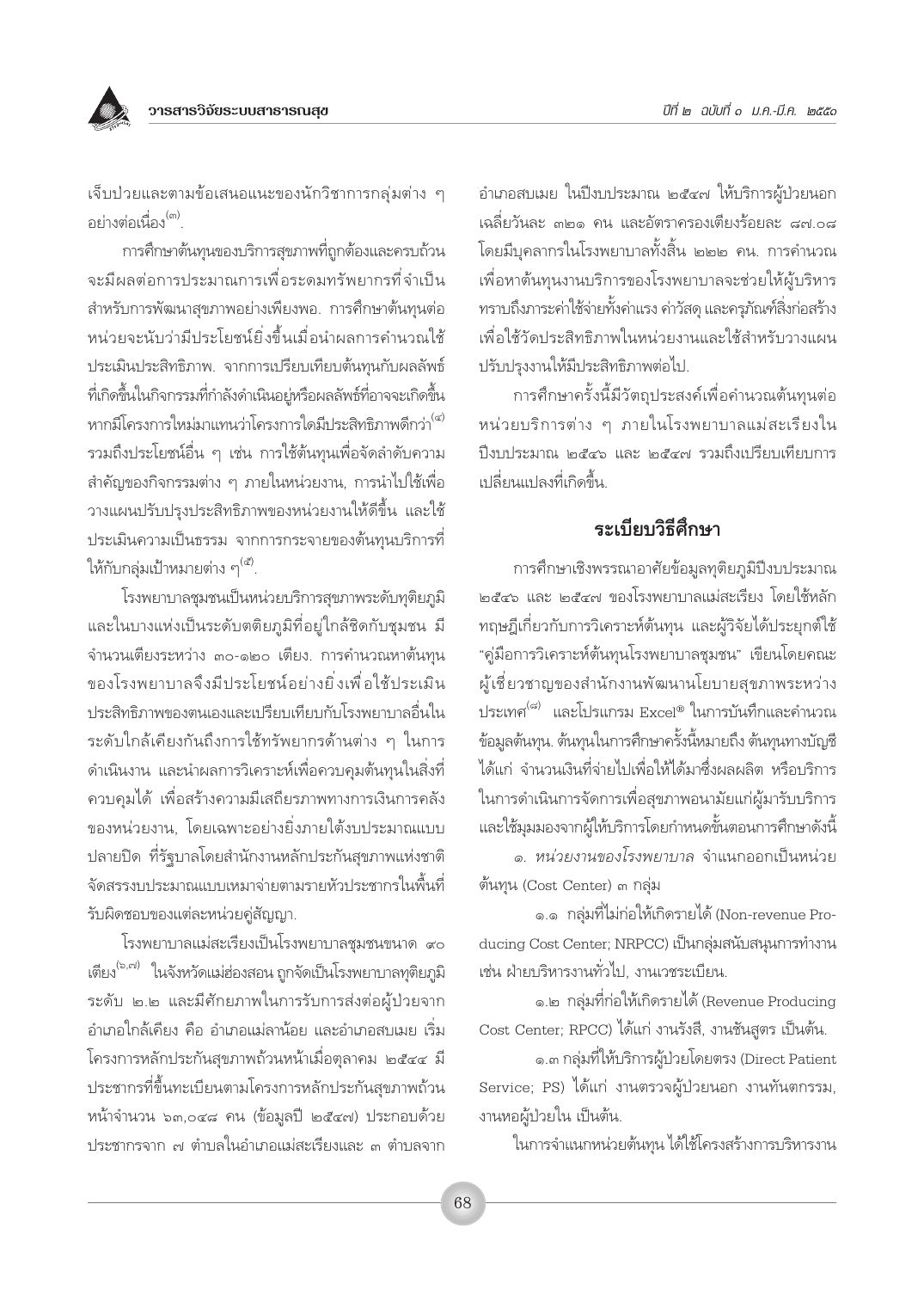และการบริหารทรัพยากรมาช่วยในการกำหนดหน่วยต้นทน.

๒. ต้นทุนค่าแรง (Labor Cost; LC) รวบรวมค่าแรงซึ่ง ประกอบด้วย เงินเดือน, ค่าล่วงเวลา, เบี้ยเลี้ยง, ค่ารักษา ้พยาบาล, ค่าตอบแทนพิเศษต่าง ๆ และสวัสดิการอื่น ๆ โดย แบ่งตามฝ่ายต่าง ๆ ที่ได้จำแนกหน่วยต้นทุนไว้แล้ว. สำหรับ เจ้าหน้าที่ที่ปฏิบัติงานหลายหน่วยต้นทุน เช่น แพทย์ ให้ จัดสรรค่าแรงตามสัดส่วนการปฏิบัติงานในหน่วยต้นทุนต่าง ๆ. ส่วนข้าราชการที่ลาศึกษาต่อหรือไปช่วยราชการที่อื่น จะไม่นำ ค่าแรงมาคำนวณเป็นต้นทนค่าแรงของโรงพยาบาล.

๓. ต้นทุนค่าวัสดุ (Material Cost; MC) ค่าวัสดุได้แก่ วัสดุสิ้นเปลืองต่าง ๆ เช่น วัสดุสำนักงาน, งานบ้านงานครัว, ยา, วัสดุการแพทย์, วัสดุวิทยาศาสตร์, ค่าสาธารณูปโภค, ค่าซ่อม บำรุง, รวมถึงค่าจ้างเหมาบริการจากหน่วยงานภายนอก.

 $\epsilon$ . ต้นทุนค่าลงทุน (Capital Cost; CC) คิดจากค่าเสื่อม ราคาของครุภัณฑ์และสิ่งก่อสร้าง. อาศัยข้อมูลตามบัญชี เกณฑ์คงค้าง ซึ่งคิดราคาค่าเสื่อมราคาด้วยวิธีเส้นตรง โดย ต้นทุนค่าลงทุนนี้ต้องเฉลี่ยแบ่งให้แก่หน่วยต้นทุนที่ได้ใช้ ประโยชน์จากสิ่งก่อสร้างนั้น ๆ และใช้สัดส่วนพื้นที่ใช้สอยเป็น เกณฑ์การกระจาย.

ิ ๕. ต้นทุนรวมโดยตรงของแต่ละหน่วยต้นทุน (Total direct cost determination) ประกอบด้วยต้นทุนค่าแรง + ต้นทุนค่าวัสดุ + ต้นทุนค่าลงทุน.

๖. การกระจายต้นทุน (Indirect cost allocation) เป็นการเคลื่อนย้ายต้นทุนของหน่วยต้นทุนที่ทำหน้าที่สนับ-้สนุนมาสู่หน่วยต้นทุนที่ให้บริการผู้ป่วย. การศึกษาครั้งนี้ใช้ สมการเส้นตรง (simultaneous equation method) ซึ่งอยู่ ในโปรแกรม Excel® ที่ออกแบบเพิ่มเติมสำหรับเก็บข้อมูล ต้นทุนโดยสำนักงานพัฒนานโยบายสุขภาพระหว่างประเทศ. หน่วยต้นทุนที่เป็นหน่วยต้นทุนชั่วคราวต้องมีเกณฑ์การ กระจายต้นทุน เพื่อกำหนดว่าจะใช้ข้อมูลอะไรมากระจาย ต้นทุนของตนเองให้กับหน่วยต้นทุนอื่น.

๗. ต้นทุนต่อหน่วย (Unit cost calculation) คือการ เปรียบเทียบทรัพยากรที่ใช้กับผลลัพธ์หรือปริมาณงานที่เกิด ขึ้นดังสูตรคำนวณ

ต้นทนทั้งหมด ต้นทุนต่อหน่วย = ี่จำนวนหน่วยบริการ

โดยจำนวนหน่วยบริการของงานบริการผู้ป่วยนอกคือ ้จำนวนครั้งของผู้มาใช้บริการที่โรงพยาบาล. ส่วนของผู้ป่วยใน อาจเป็นจำนวนรายของผู้ป่วยในหรือจำนวนวันนอนทั้งหมด.

๘. การเปลี่ยนแปลงระหว่างปีงบประมาณ ๒๕๔๖ และ *๒๕๔๗* การเปลี่ยนแปลงของจำนวนผู้รับบริการและต้นทุนต่อ หน่วยที่เกิดขึ้น จะถูกแสดงให้เห็นเป็นจำนวนร้อยละ รวมถึง แสดงให้เห็นสัดส่วนต้นทุนค่าแรง ค่าวัสดุ ค่าลงทุน.

ส. ต้นทุนของผู้ป่วยในต่อหนึ่งค่าน้ำหนักสัมพัทธ์ที่ปรับค่า แล้ว (adjusted RW) คำนวณจากรวมต้นทุนผู้ป่วยในทุกหอ ผู้ป่วย หารด้วยผลรวมค่าน้ำหนักสัมพัทธ์ที่ปรับค่าแล้วของ ปี่งบประมาณ ๒๕๔๖ และ ๒๕๔๗.

ส่วนการทำความสะอาด การดูแลสวน และยามรักษา ความปลอดภัย โรงพยาบาลแม่สะเรียงได้จ้างเหมาบริการจาก หน่วยงานภายนอก โดยค่าใช้จ่ายที่เกิดขึ้นได้กระจายให้หน่วย ต้นทุนทุกหน่วยตามเกณฑ์พื้นที่ใช้สอย.

## ผลการศึกษา

การจำแนกหน่วยต้นทุนต่าง ๆ ของโรงพยาบาลแม่สะเรียง แสดงในตารางที่ ๑.

## ต้นทุนรวมค่าแรง ค่าวัสดุ และค่าลงทุน (รูปที่ ๑)

ต้นทุนทั้งสิ้นในปีงบประมาณ ๒๕๔๖ และ ๒๕๔๗ เท่ากับ  $b$ ២,๑๘๒,๔๕๗.๒๖ และ ๖๓,๕๒๗,๔๔๔.๑๖ ปาท ตาม ลำดับ; แบ่งเป็นต้นทุนค่าแรง ๓๕,๘๙๕,๖๒๘.๑๖ และ ๓๙,๑๓๖,๐๙๖.๐๑ ปาท, ต้นทุนค่าวัสดุ ๑๗,๑๕๖,๒๘๖.๓๔ และ ๒๐,๐๘๑,๘๒๖.๗๖ บาท, ต้นทุนค่าลงทุน ๙,๑๓๐,๕๔๒.๗๖ และ ๔,๓๐๙,๕๒๑.๓๙ บาท ตามลำดับ (รูปที่ ๑) พบว่าต้นทุนทุก ประเภทยกเว้นค่าลงทุนมีค่าสูงขึ้นในปี ๒๕๔๗. เมื่อคิดเป็น สัดส่วน ค่าแรง : ค่าวัสดุ : ค่าลงทุน ปี ๒๕๔๖ เท่ากับ ๕๗.๗๓ : ๒๗.๔ํ๙ : ๑๔.๖๘ และ ปี๊ ๒๕๔๗ เท่ากับ ๖๑.๖๑ : ๓๑.๖๑ :  $b.ma.$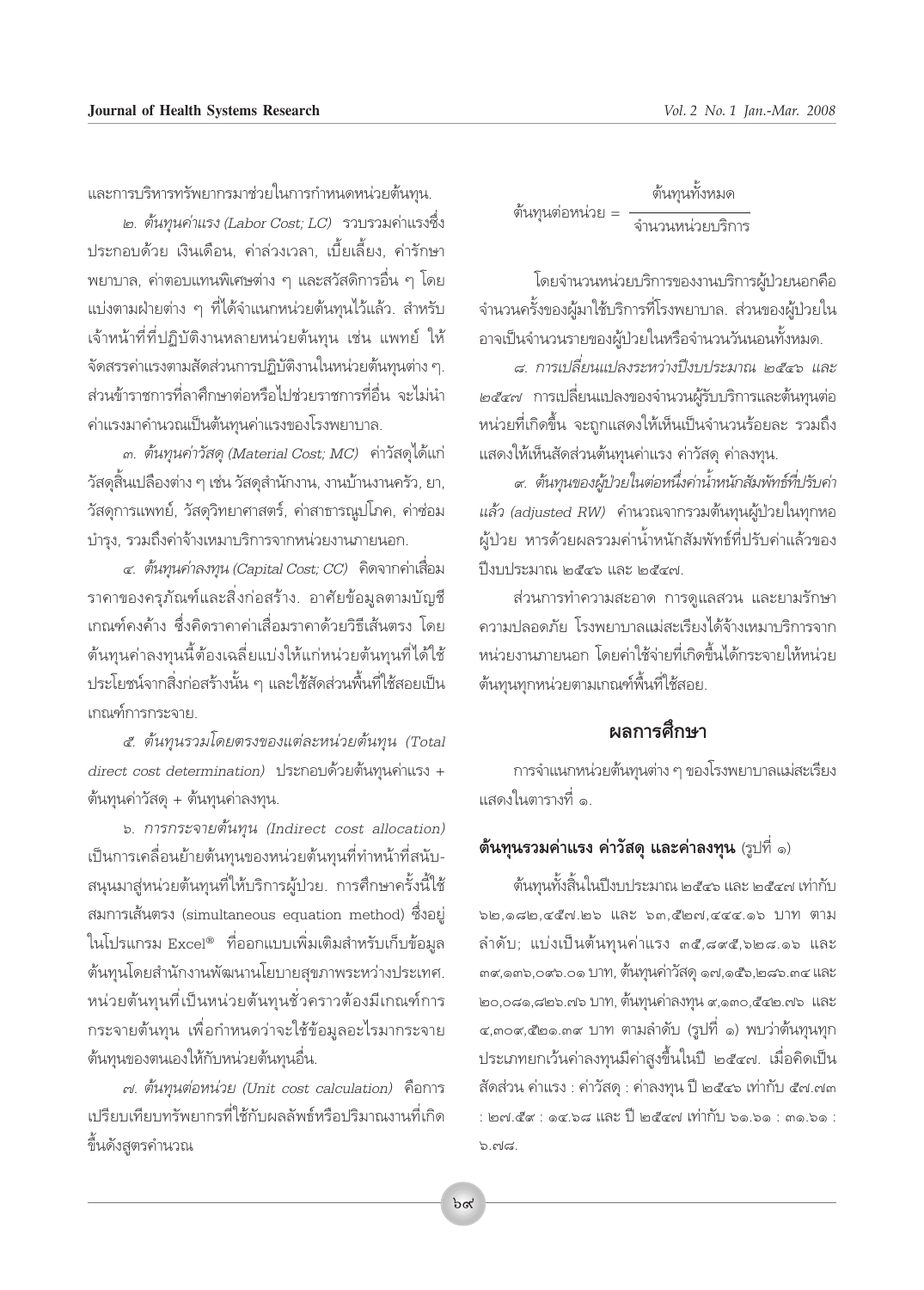

| กลุ่มที่ไม่ก่อให้เกิดรายได้ | กลุ่มที่ก่อให้เกิดรายได้ | กลุ่มที่ให้บริการผู้ป่วยโดยตรง |
|-----------------------------|--------------------------|--------------------------------|
| ฝ่ายบริหารงานทั่วไป         | ฝ่ายเภสัชกรรม            | งานผู้ป่วยนอกและฉุกเฉิน        |
| งานเวชระเบียน               | งานชั้นสูตร              | ฝ่ายทันตกรรม                   |
| โรงครัว                     | งานรังสีวินิจฉัย         | งานกายภาพบำบัด                 |
| หน่วยจ่ายกลาง               | ห้องผ่าตัด               | งานแพทย์แผนไทย                 |
| โรงซักฟอก                   |                          | คลินิกเพื่อนใจ**               |
| ฝ่ายการพยาบาล <sup>§</sup>  |                          | คลินิกส่งเสริม*                |
| เวชกรรมชุมชน*               |                          | หอผู้ป่วยหญิง                  |
|                             |                          | หอผู้ป่วยเด็ก                  |
|                             |                          | หอผู้ป่วยชาย                   |
|                             |                          | หอผู้ป่วยหนัก                  |
|                             |                          | หอผู้ป่วยคลอด                  |
|                             |                          | หน่วยปฐมภูมิร่มโพธิ์ทอง**      |

#### **ตารางที่ ๑** หน่วยต้นทุนของโรงพยาบาลแม่สะเรียง

<sup>8</sup> ฝ่ายการพยาบาล คือ สำนักงานของฝ่ายอันประกอบด้วยหัวหน้าฝ่าย และผู้ช่วย

\* เวชกรรมชุมชนประกอบด้วยงานส่งเสริมสุขภาพและสุขาภิบาลรวมกัน และงานประกันสุขภาพ ซึ่งทำหน้าที่วางแผนและสนับสนุนการทำงานด้านส่งเสริมสุขภาพและป้องกัน โรคในชุมชน และดูแลงานทุกอย่างที่เกี่ยวข้องกับการประกันสุขภาพ เช่น ขึ้นทะเบียนบัตรประกันสุขภาพตามโครงการหลักประกันสุขภาพถ้วนหน้า, การเรียกเก็บเงิน จากระบบประกันสุขภาพทุกประเภท. ในส่วนการให้บริการส่งเสริมสุขภาพและป้องกันโรค ผู้วิจัยได้แยกต้นทุนออกต่างหากให้กับคลินิกส่งเสริมสุขภาพแล้ว.

\*\* คลินิกเพื่อนใจ คือ คลินิกให้คำปรึกษาทางจิตเวช และโรคเอชไอวี.

\* คลินิกส่งเสริมประกอบด้วย คลินิกเด็กดี, คลินิกฝากครรภ์, คลินิกวางแผนครอบครัว, คลินิกวัณโรค และคลินิกเบาหวานและความดันเลือดสูง.

\*\* หน่วยปฐมภูมิร่มโพธิ์ทอง คือ หน่วยบริการปฐมภูมิ ที่ตั้งอยู่ภายในโรงพยาบาล.



 $\tilde{z}$ ปที่ ๑ ต้นทุนต่าง ๆ ของปีงบประมาณ ๒๕๔๖ และ ๒๕๔๗

**การกระจายต้นทุน** มีเกณฑ์การกระจายดังนี้ ฝ่ายบริหารงานทั่วไป : จำนวนเจ้าหน้าที่ที่ปฏิบัติงาน ในแต่ละหน่วยต้นทน.

งานเวชระเบียน : จำนวนครั้งของผู้มาใช้บริการที่

งานผู้ป่วยนอกและฉุกเฉิน และจำนวนรายผู้ป่วยใน. โรงครัว : จำนวนวันนอนของแต่ละหอผู้ป่วยใน. ้ หน่วยจ่ายกลาง : จำนวนห่อเครื่องมือที่ปราศจาก เชื้อที่แต่ละฝ่ายเบิกใช้ คิดเป็นน้ำหนักสัมพัทธ์ของแต่ละห่อ.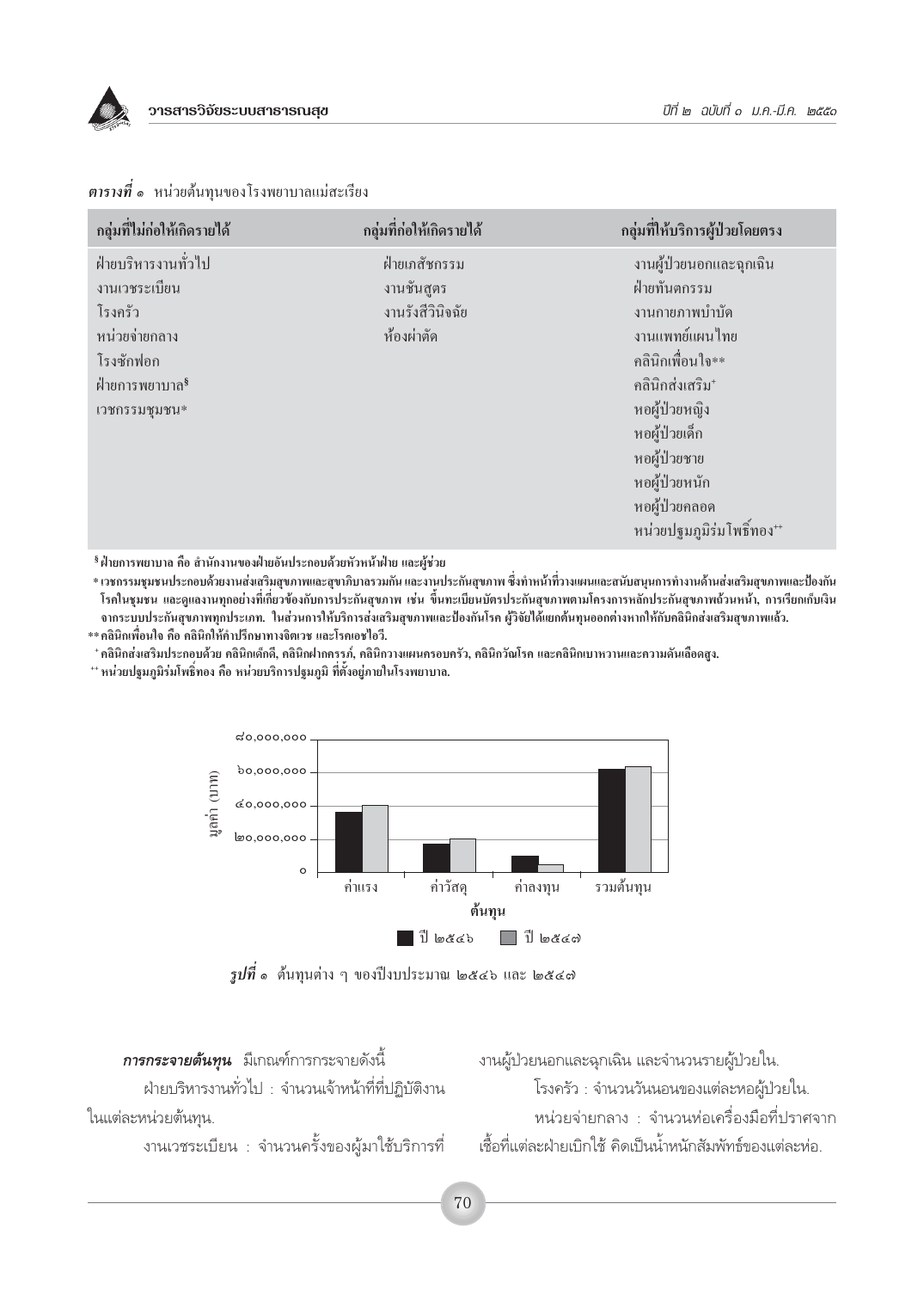์<br>โรงซักฟลก : น้ำหนักผ้าแห้งที่ส่งให้แต่ละฝ่าย ้ฝ่ายการพยาบาล : จำนวนเจ้าหน้าที่ที่ฝ่ายการพยาบาล รับเมิดชอบ

เวชกรรมชุมชน\* : จำนวนครั้งของผู้มาใช้บริการที่ งานผู้ป่วยนอกและฉุกเฉิน และจำนวนรายผู้ป่วยใน.

> ฝ่ายเภสัชกรรม : มูลค่ายาตามใบสั่งยาใน ๑ เดือน. งานชั้นสูตร : มูลค่าตามใบส่งตรวจใน ๑ เดือน. งานรังสีวินิจฉัย : มูลค่าตามใบส่งตรวจใน ๑ เดือน. ห้องผ่าตัด : มลค่าการผ่าตัดในรอบ ๑ ปีที่ผ่านไป.

\*เนื่องจากลูกค้าของเวชกรรมชุมชนคือประชากรใน เขตอำเภอแม่สะเรียงที่รับการกระจายต้นทุนจากงานนี้ แต่ เกณฑ์ดังกล่าวอาจไม่สามารถนำมาใช้ได้ การศึกษานี้จึงใช้ จำนวนผู้มารับบริการที่แผนกผู้ป่วยนอกและผู้ป่วยในแทน.

การกระจายต้นทุนทางอ้อมจากกลุ่ม NRPCC และ RPCC ซึ่งเป็นหน่วยต้นทุนชั่วคราวให้กับกลุ่ม PS ตามความสัมพันธ์ ในการให้บริการหรือสนับสนุนโดยเกณฑ์ที่กล่าวมาข้างต้น, ต้นทุนทั้งหมดจะกระจายมาตกอยู่ใน PS ซึ่งเป็นหน่วยรับต้นทุน. ดังนั้นหน่วยรับต้นทุนจะมีต้นทุนทั้งหมดเท่ากับต้นทุนทางตรง

ของหน่วยรับต้นทุนรวมกับต้นทุนทางอ้อมที่ถูกกระจายมา จากหน่วยต้นทุนชั่วคราวต่าง ๆ (ตารางที่ ๒ และ ๓). จากการ คำนวณทั้งปี ๒๕๔๖ และ ๒๕๔๗ พบว่างานบริการผู้ป่วย นอกและฉุกเฉินมีต้นทุนรวมสูงสุด, รองลงมาเป็นหอผู้ป่วยชาย โดยสัดส่วนต้นทุนทางอ้อมที่กระจายให้งานบริการผู้ป่วยนอก และฉุกเฉินมีจำนวนที่สูงที่สุด.

#### ต้นทุนต่อหน่วย

ต้นทุนต่อหน่วยปีงบประมาณ ๒๕๔๖ และ ๒๕๔๗ ผู้ป่วย นอกและฉุกเฉินเท่ากับ ๒๓๐.๙๐ และ ๒๔๐.๗๗ บาทตาม ลำดับ. ต้นทุนต่อหน่วยสูงสุดคืองานทันตกรรม (๖๗๙.๒๘ ้บาทต่อครั้งของการให้บริการ) และคลินิกเพื่อนใจ (๖๘๔.๓๙ บาทต่อครั้งของการให้คำปรึกษา) ตามลำดับ. ส่วนงานบริการ ผู้ป่วยใน พบว่า หอผู้ป่วยหนักมีต้นทุนสูงสุดทั้งสองปี (๑๔,๓๒๗.๔๐ และ ๑๒,๓๓๘.๒๙ บาทต่อรายผู้ป่วยใน), รองลงมาเป็นหอผู้ ป่วยหญิง (๔,๖๖๙.๖๐ บาทต่อรายผู้ป่วยใน) ในปี ๒๕๔๖ และหอผู้ป่วยชาย (๔,๘๔๔.๖๘ บาทต่อรายผู้ป่วยใน) ในปี ๒๕๔๗. หากคิดเป็นต่อวันนอนพบว่าหอผู้ป่วยหนักจะมี

| หน่วยบริการ             | ต์นทุนทางตรง<br>บาท (ร้อยละ)                                                                        | ต้นทุนทางอ้อม<br>บาท (ร้อยละ)                     | รวม<br>บาท (ร้อยละ)                                                                                         |
|-------------------------|-----------------------------------------------------------------------------------------------------|---------------------------------------------------|-------------------------------------------------------------------------------------------------------------|
| ผู้ป่วยนอกและฉุกเฉิน    | $b, \bar{b}$ ගා, $\alpha$ ෆ් $b.$ (ගය්, $\alpha$ ිං)                                                |                                                   | (600)                                                                                                       |
| ทันตกรรม                | $m, d \ll 0$ , $\delta$ $\delta$ o. $m \ll 1$ (don. $\delta \ll 1$ )                                |                                                   | <u>. ග. බය්ථ,යය්ගි.ගිය (</u> 000)                                                                           |
| กายภาพบ้าบัด            | (ds.d, ds.d)                                                                                        | $\omega$                                          | $b\bar{b}$ o, $\bar{b}$ ගය. $\alpha$ (000)                                                                  |
| แพทย์แผนไทย             | $(62.86)$ @0.000,@50                                                                                | $(\infty, \infty)$ රව.රට (ගණ්ඩාම                  | $od(\omega)$                                                                                                |
| คลินิกเพื่อนใจ          | ๕๒๒,๕๒๑.๔๘ (๗๕.๕๘)                                                                                  | (50, 60, 60)                                      | $b$ &ඹ,ෆ)ය $\bar{c}$ .&ෆ) (ඉoo)                                                                             |
| คลินิกส่งเสริม          | $\alpha$                                                                                            | ෧෨෮,෩෨෨෬෪෨(෨෮෭෮෬                                  | ၈) ಇತ್ತಿ.066.ನಂ                                                                                             |
| หอผู้ป่วยหญิง           | <i>ග,ගඟිග,ගියේ.රී</i> ද් (ගය.ය්ද්)                                                                  | ๕,෨๐๗,๗๔๒.๒๗ (๖๑.๑๑)                              |                                                                                                             |
| หอผู้ป่วยเด็ก           | $m, b$ b $\bar{c}, o$ co.bo (co. $\bar{c}$ )                                                        | ෨,\෨෯෧,�෪ඁ <sup>෦෨</sup> ,෪෨ (๕ඁ෮.෮෩              | $b, d$ co, $d$ mc. $b$ o (ooo)                                                                              |
| หอผู้ป่วยชาย            | $m, m$ &0,0b $m, \overline{6}$ & (&0.00)                                                            | &,[මුම් ති, අග ක. ස්ග (අස්. [මේරි                 | $\alpha$ ,ಕೆ $\delta$ ಂ),៥ಕೆ $\delta$ .೧)ಂ) (೧೦೦)                                                           |
| หอผู้ป่วยหนัก           | $\alpha$ , $\alpha$ $\alpha$ $\alpha$ , $\alpha$ bd. $\alpha$ & $\alpha$ ( $\alpha$ o, $\alpha$ lo) | ം,നിനിറ, $b$ ിമണ. $b$ ി (മഹി $c$ ഹി               | $b, \log d, o\bar{c}$ o. $\&\log$ (000)                                                                     |
| หอผู้ป่วยคลอด           | $\omega$ , ස්ග්o, ස්ගාරි. රග්) (රඟ. අග)                                                             | $m,$ ෆි ගේ, ගෙ $\vec{c}$ . (අර්. අර්. (අර්. අර්.) | $b, d \in \mathfrak{g}$ , $\delta$ $\mathfrak{g}$ , $\delta$ $\mathfrak{g}$ , $\delta$ $\mathfrak{g}$ (aoo) |
| หน่วยปฐมภูมิร่มโพธิ์ทอง | $b$ &&,ගෆ}ෆ}.යග (ෆ}ග. $5$ ග)                                                                        | $\omega$ ද්දී, ස්රග.ජිග (ම්ස්.රස්)                | $\mathfrak{g}_{\mathsf{QO}}, \mathfrak{g}_{\mathsf{QO}}$ $\mathfrak{g}_{\mathsf{QO}}$ (goo)                 |

*ตารางที่ ๒* ต้นทุนรวมของหน่วยบริการผู้ป่วยโดยตรงจากการจัดสรรด้นทุน ปีงบประมาณ ๒๕๔๖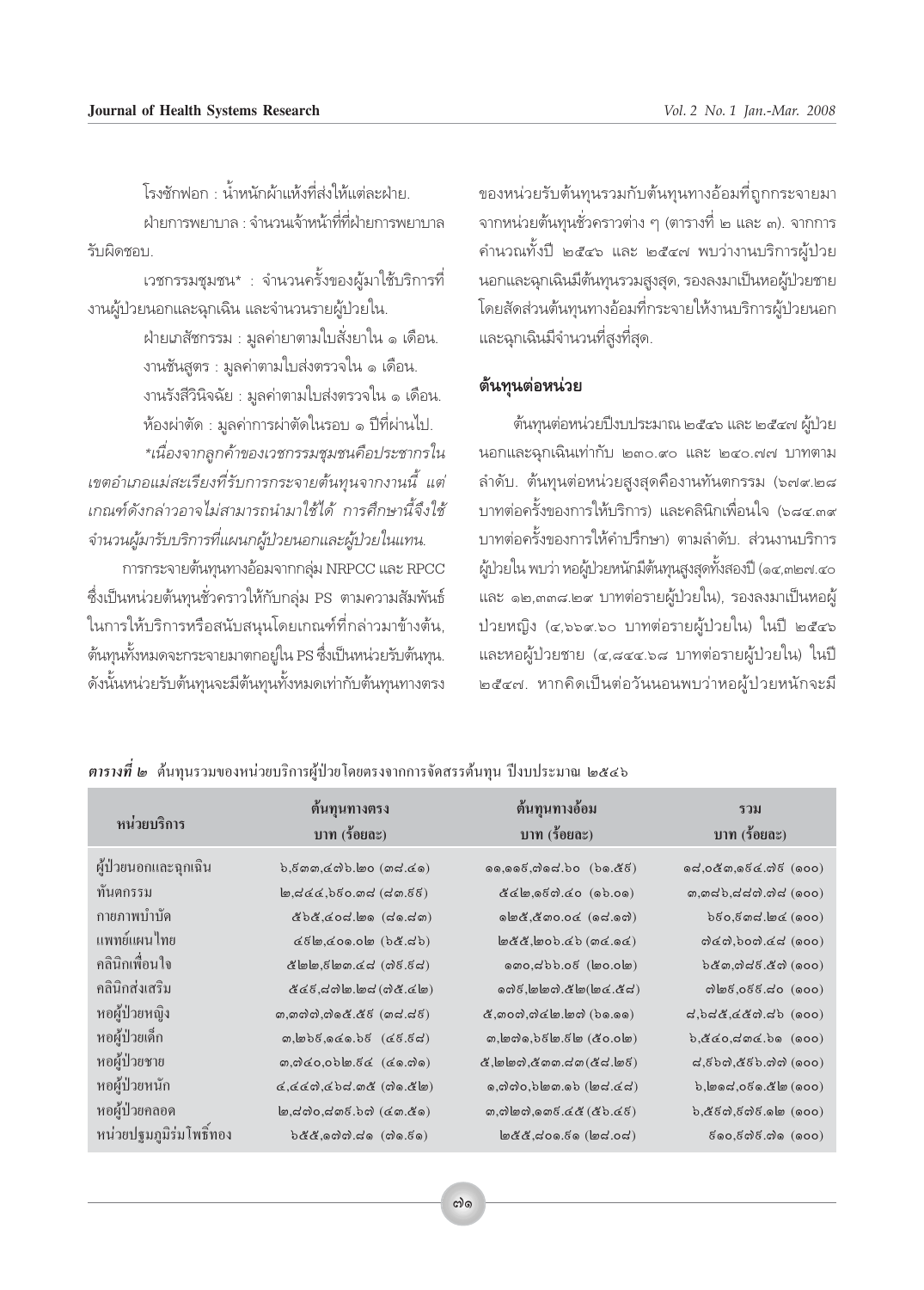

| หน่วยบริการ              | ต้นทุนทางตรง<br>บาท (ร้อยละ)                                                                            | ต้นทุนทางอ้อม<br>บาท (ร้อยละ)                                                                                                                                                | รวม<br>บาท (ร้อยละ)                                                                            |
|--------------------------|---------------------------------------------------------------------------------------------------------|------------------------------------------------------------------------------------------------------------------------------------------------------------------------------|------------------------------------------------------------------------------------------------|
| งานผู้ป่วยนอกและฉุกเฉิน  | $\omega$ , $\omega$ , $\alpha$ $\omega$ , $\alpha$ $\omega$ $\omega$ $\alpha$ $\alpha$ $\alpha$ $\beta$ | $($ ob.o $d$ d, $b$ $\in \mathcal{C}$ . $b$ de $\infty$ ( $b$ lo. $d$ o                                                                                                      | $(600)$ @ 0.000 (600)                                                                          |
| ฝ่ายทันตกรรม             |                                                                                                         | <b>b&amp;@,@&amp;&amp;</b> && (@o.@@)                                                                                                                                        | $m, d, m, d, d$ ി $o$ . $o, m$ ( $o$ $o$ $o$ )                                                 |
| งานกายภาพบำบัด           | $\sim$ 60), $\sim$ 6 $\sim$ 0). $\sim$ 6 $\sim$ 00)                                                     | $666, 666, 666$ $(99.60)$                                                                                                                                                    | $b$ <sup>o</sup> $e$ (000) $d$ ,000)                                                           |
| งานแพทย์แผนไทย           | $m$ ිරී, $b$ o $\bar{c}$ . දේ (රීෆි.ෆේ)                                                                 | $\omega$ & a, $\delta$ oo.ab ( $\alpha$ lo.am)                                                                                                                               | $b$ oc, $c$ oo.oo (000)                                                                        |
| ้คลินิกเพื่อนใจ          | $\&$ c)b, $\&$ ( $\&$ o.om $(\&$ o.om)                                                                  |                                                                                                                                                                              | $\omega$ ඉදි,ජිෆ්රී.ඊo (ඉංර)                                                                   |
| คลินิกส่งเสริม           | (අම්බී, රෝග, ගාල (අම්. ජම                                                                               | $mod, 0$ & $0.66$ (& $0.02$ )                                                                                                                                                | $\approx$ 000, 000 $\leq$ 00 $\approx$ (000)                                                   |
| หอผู้ป่วยหญิง            | $m, d, d$ o, $d$ olo.co (clo.co)                                                                        | $\mathcal{E}, \mathsf{Ind}\mathcal{L}, \mathsf{Mod}\mathcal{L}$ (& ෆ).අ $\mathcal{E}$                                                                                        | $(600)$ 52.565 $(600)$                                                                         |
| หอผู้ป่วยเด็ก            |                                                                                                         | $\omega$ , $\epsilon$ ო $\omega$ , $\epsilon$ , $\epsilon$ $\epsilon$ , $\epsilon$ (cb. $\epsilon$ )                                                                         | $b, d$ ៤៧, $\vec{c}$ $b$ ದ.៤๑ (๑๐๐)                                                            |
| หอผู้ป่วยชาย             | $(6, 0.6)$ (c) $(6, 0.6)$                                                                               | &,000&,෨෪ඁ&.&&(&෨.෪෪)                                                                                                                                                        | $(5, 0, 6)$ $(600)$                                                                            |
| หอผู้ป่วยหนัก            | ෨,ෆ්රි ෨,bbc. ෨o (bෆ). ෨b)                                                                              | $\sigma, \sigma \in \mathcal{C}, \sigma$ , $\sigma$ , $\sigma$ , $\sigma$ , $\sigma$ , $\sigma$ , $\sigma$ , $\sigma$ , $\sigma$ , $\sigma$ , $\sigma$ , $\sigma$ , $\sigma$ | $\alpha$ , $\beta$ $\alpha$ , $\alpha$ $\beta$ , $\alpha$ , $\beta$ ) ( $\alpha$ , $\alpha$ o) |
| หอผู้ป่วยคลอด            | $m,$ ෆි $\circ$ ල්,ල්ග $\alpha$ . ගල $(\alpha_0, \alpha_0)$                                             | ത, $\alpha$ $5$ ിയ,നിന $5.$ നെ ( $\alpha$ പ് $\alpha$ $\alpha$ $\delta$ )                                                                                                    | $\omega$ , bolo, $\omega$ and $\omega$ (000)                                                   |
| หน่วยปฐมภูมิร่มโพธิ์ทอง* |                                                                                                         |                                                                                                                                                                              |                                                                                                |

ี <mark>ตารางที่</mark> ๑ ค้นทุนรวมของหน่วยบริการผู้ป่วยโดยตรงจากการจัดสรรค้นทุน ปีงบประมาณ ๒๕๔๗

\*หน่วยปฐมภูมิร่มโพธิ์ทองหยุดดำเนินการ

 $\overline{1}$ 

| ี <b>ตารางที่ ๔</b> ต้นทุนต่อหน่วยของผู้ป่วยนอกและผู้ป่วยใน |  |
|-------------------------------------------------------------|--|
|                                                             |  |

|                          | $\mathbb{R}$ &                         |                                                                                                                                             | bccc                                                       |                                                                       |
|--------------------------|----------------------------------------|---------------------------------------------------------------------------------------------------------------------------------------------|------------------------------------------------------------|-----------------------------------------------------------------------|
| หน่วยบริการ              | ผู้ป่วย (ราย)<br>/ จำนวนวันนอน (วัน)   | ต้นทุนต่อหน่วย (บาท)<br>/ ต้นทุนต่อวันนอน (บาท)                                                                                             | ผู้ป่วย (ราย)<br>/ จำนวนวันนอน (วัน)                       | ต้นทุนต่อหน่วย (บาท)<br>/ ต้นทุนต่อวันนอน (บาท)                       |
| ผู้ป่วยนอกและฉุกเฉิน     | $od.063$ / -                           | $\omega$ 00. $50$ / -                                                                                                                       | $d$ o, $\bar{c}$ onlo / -                                  | $\log$ 0.000) / -                                                     |
| ทันตกรรม                 | $6,58$ / -                             | $\cdot$ ) ವಾದ / -                                                                                                                           | &,ෆ}ළි $\sim$ / -                                          | & දිග. b ය / -                                                        |
| กายภาพบำบัด              | $0, \omega$ bo / -                     | $\alpha$ α $\alpha$ . $\epsilon$ $\alpha$ / -                                                                                               | $\omega$ ,ගාරී $\epsilon$ / -                              | $ 685.6$                                                              |
| แพทย์แผนไทย              | ๕,෨෪๖ / -                              | o md. & & / -                                                                                                                               | $\ln 2$                                                    | $-1$ be $\frac{1}{2}$                                                 |
| คลินิกเพื่อนใจ           | $0,0000$ /-                            | $30a$ . $0d$ / -                                                                                                                            | $0,0$ රික් / -                                             | $bdc.mf$ / -                                                          |
| คลินิกส่งเสริม           | $m,$ ഭ $\epsilon$ ി / -                | $\log_{10}(66)$ -                                                                                                                           | $\omega$ , $\omega$ ob / -                                 | $006.06$ / -                                                          |
| หอผู้ป่วยหญิง            | $0,$ 200 / $0,$ $0.0$                  |                                                                                                                                             | $\circ$ , $\circ$ o $\circ$ / $\circ$ ), $\circ$ o $\circ$ | $\alpha, \alpha$ lom. $\alpha \alpha$ / 0,000.00                      |
| หอผู้ป่วยเด็ก            | $\circ$ ,ෆිය් $\circ$ / අ,් $\circ$ ගෙ | ෨,෮෨෮෭෫෮ / ෧,๒๕๔.๗๒                                                                                                                         | ೂ,ಜಿಕಕ / ಜಿ,ಜಿಂ <i>ಜಿ</i>                                  | $\alpha$ , omlo. $\alpha$ o / ๑,๑๓)๑. log                             |
| หอผู้ป่วยชาย             | $\ln \log \sigma / \sigma$ , balan     | $m, \bar{\epsilon}$ ඉo.ය $b / g,$ o ගා $m, \bar{\epsilon}$ ෆ                                                                                | 0.560 / 7.860                                              | $6.566.55$ / $0.0006$                                                 |
| หอผู้ป่วยหนัก            | Cone / lo, oon                         | ବଙ୍ଗାରୀ. <o td="" ୩,୦๘ାର.ଝଙ୍<=""><td><math>d</math>&amp;a) / <math>\omega</math>, <math>\omega</math></td><td>෧๒,෨෨๘.๒๕ / ๒,๖๐๕.๒๕</td></o> | $d$ &a) / $\omega$ , $\omega$                              | ෧๒,෨෨๘.๒๕ / ๒,๖๐๕.๒๕                                                  |
| หอผู้ป่วยคลอด            | ெலினெ / டூ.5் $\mathsf{b}$             |                                                                                                                                             | $0,$ ගිර් / රෑ.රෑගි                                        | $\alpha$ , o $\beta$ lo $\alpha$ (a) $\beta$ (a) $\beta$ (a) $\alpha$ |
| หน่วยปฐมภูมิร่มโพธิ์ทอง* |                                        |                                                                                                                                             |                                                            |                                                                       |

\*ดูอธิบายเพิ่มเติมในบทวิจารณ์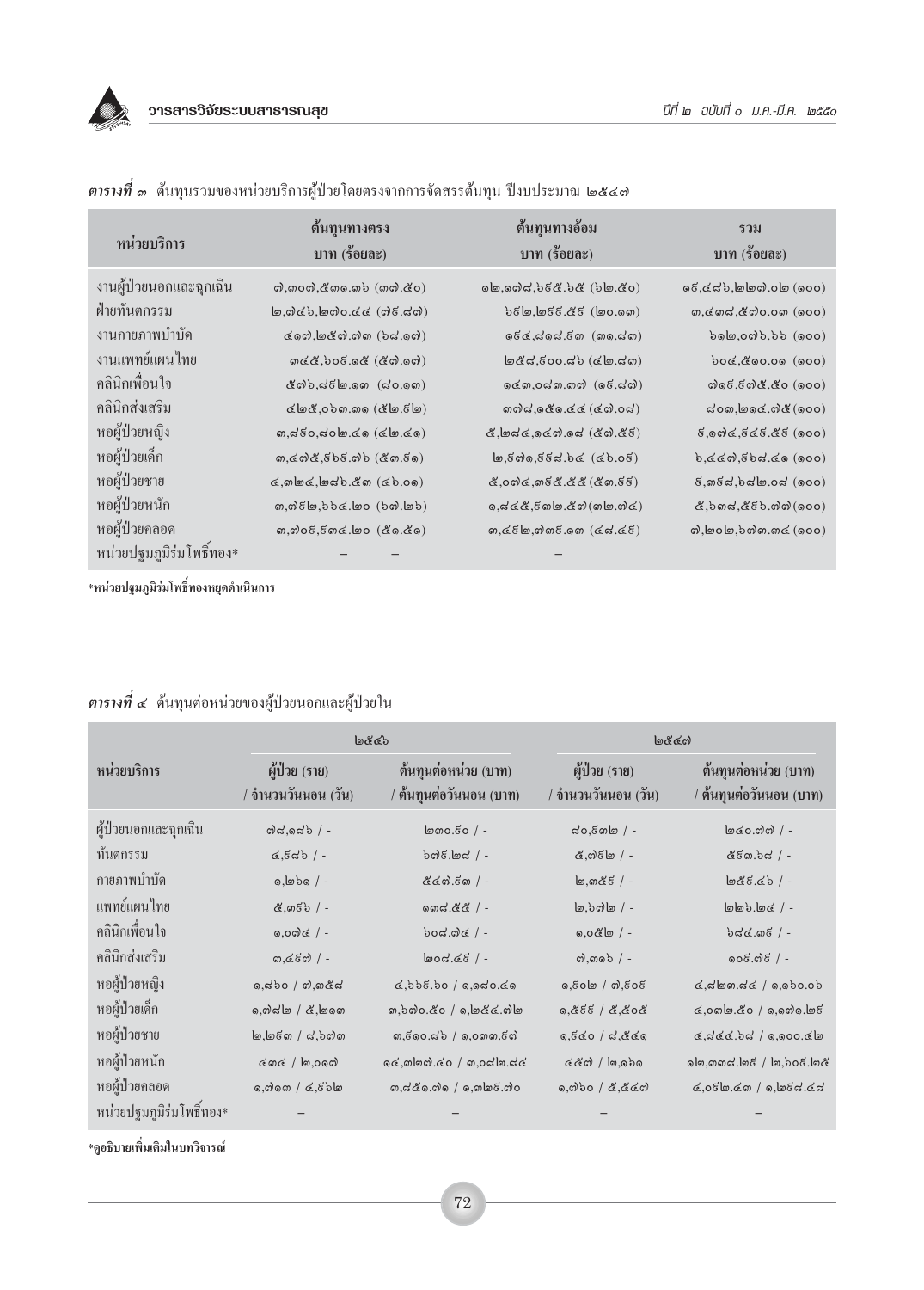|                      | การเปลี่ยนแปลง (ร้อยละ)   |          |                            |                 |
|----------------------|---------------------------|----------|----------------------------|-----------------|
| หน่วยบริการ          | ผู้รับบริการ              | วันนอน   | ต้นทุนต่อหน่วย             | ต้นทุนต่อวันนอน |
| ผู้ป่วยนอกและฉุกเฉิน | ග.໕ඉ                      |          | $d$ .lod                   |                 |
| ทันตกรรม             | 0.00                      |          | $-$ ெ)                     |                 |
| กายภาพบำบัด          | $\approx$ റി.ററി          |          | ත් ර. මු නී-               |                 |
| แพทย์แผนไทย          | -៥೦.៤ನ                    |          | $b$ <i>ດ</i> , ໄຫ <i>ຣ</i> |                 |
| คลินิกเพื่อนใจ       | -්ග.ර                     |          | நெ.வ                       |                 |
| คลินิกส่งเสริม       | லை நிலை                   |          | $-\infty$ നി.ന $\infty$    |                 |
| หอผู้ป่วยหญิง        | lo.lob                    | ೧).៤៩    | ை.0                        | -.െറി ി         |
| หอผู้ป่วยเด็ก        | -00.  ගේ                  | &.bo     | ಕೆ.ನಶ                      | $-6.6$ &        |
| หอผู้ป่วยชาย         | -෧๕.෨෪                    | - ෙ. ๕ ๒ | $\omega$ ຓ.໔໔              | $b.$ ແຫ         |
| หอผู้ป่วยหนัก        | &.ග0                      | $G$ . oc | -ೂದದ                       | $-$ ගයී.ගාර්    |
| หอผู้คลอด            | ി $\omega$ .നി $\epsilon$ | ෧෧.๗ඁ෪   | $b.\omega c$               | -[ග.ගය          |

*ตารางที่ ๕* การเปลี่ยนแปลงของแต่ละหน่วยบริการเปรียบเทียบระหว่างปี ๒๕๔๖ และ ๒๕๔๗

ู้ต้นทุนต่อวันนอนสูงสุด (๓,๐๘๒.๘๔ และ ๒,๖๐๙.๒๕ บาท), ัรองลงมาเป็น หอผู้ป่วยคลอด (๑,๓๒๙.๓๐ และ ๑,๒๙๘.๔๘ ิ บาทต่อวันนอน) ทั้งสองปีเช่นเดียวกัน (ตารางที่ ๔).

## ึการเปลี่ยนแปลงเปรียบเทียบระหว่างปี ๒๕๔๖ กับ **๒๕๔๗** (ตารางที่ ๕)

พบว่าส่วนใหญ่ผู้มารับบริการทั้งผู้ป่วยนอกและผู้ป่วย ใน ู้มีจำนวนเพิ่มขึ้น ยกเว้นที่แพทย์แผนไทย, คลินิกเพื่อนใจ, หอ ู<br>ผู้ป่วยเด็ก และหอผู้ป่วยชาย. ต้นทุนต่อหน่วยมีแนวโน้มสูงขึ้น ยกเว้นทันตกรรม, กายภาพบำบัด, คลินิกส่งเสริม และหอผู้ ิ ป่วยหนักที่ลดลง. หากพิจารณาจากต้นทุนต่อวันนอนพบว่า ลดลงทุกหอผู้ป่วยยกเว้นที่หอผู้ป่วยชาย.

# ้ต้นทุนของผู้ป่วยในต่อหนึ่งค่าน้ำหนักสัมพัทธ์ที่ปรับค่า **·≈â«**

์<br>ต้นทนต่อหนึ่งค่าน้ำหนักสัมพัทธ์ที่ปรับค่าแล้วใน ªïß∫ª√–¡"≥ ÚıÙ˜ (√«¡§à"πÈ"Àπ—° —¡æ—∑∏å ı,Ú˜ı.Ú˘Ù; ู้ต้นทุนต่อหนึ่งค่าน้ำหนักสัมพัทธ์์ฯ ๗,๑๗๗.๗๖ บาท) มีค่าสูง กว่าค่าของปิ่งบประมาณ ๒๕๔๖ (รวมค่าน้ำหนักสัมพัทธ์ฯ ึ้ะ,๖๒๘.๒๑๘๓; ต้นทุนต่อหนึ่งค่าน้ำหนักสัมพัทธ์ฯ ๖,๕๗๕.๗๙  $111$  $11)$ .

## ์วิจารณ์

ผู้วิจัยอาศัยแนวทางการเก็บข้อมูล การบันทึก และการ คำนวณจากคู่มือการวิเคราะห์ต้นทุนโรงพยาบาลชุมชน<sup>(๘)</sup> พบว่า ู้มีความสะดวกและง่ายต่อการรวบรวม. โดยเฉพาะอย่างยิ่ง ์โปรแกรม Excel® ที่มาพร้อมกับคู่มือนี้ ช่วยประหยัดเวลา ึ คำนวณและให้ผลที่มีความละเอียดถูกต้องมากที่สุดจากการ ใช้สมการเส้นตรง เพื่อช่วยกระจายต้นทุนและรับต้นทุน.

จากการศึกษาพบว่า ปิ่งบประมาณ ๒๕๔๖ และ ๒๕๔๗ ์โรงพยาบาลแม่สะเรียงมีสัดส่วน ค่าแรง : ค่าวัสดุ : ค่าลงทุน  $\frac{1}{2}$ ๖.๗๘ ซึ่งต้นทุนค่าแรงมีสัดส่วนที่สูงที่สุดสอดคล้องกับการ ้ศึกษาต้นทนการรักษาพยาบาลในประเทศไทยที่ผ่านมา<sup>(∝)</sup> ที่พบ ว่าต้นทุนค่าแรงมีพิสัยร้อยละ ๓๕ ถึง ๖๕ และค่าวัสดุมีพิสัย ,<br>ร้อยละ ๒๗ ถึง ๖๐. ทั้งนี้โรงพยาบาลแม่สะเรียงอยู่ใน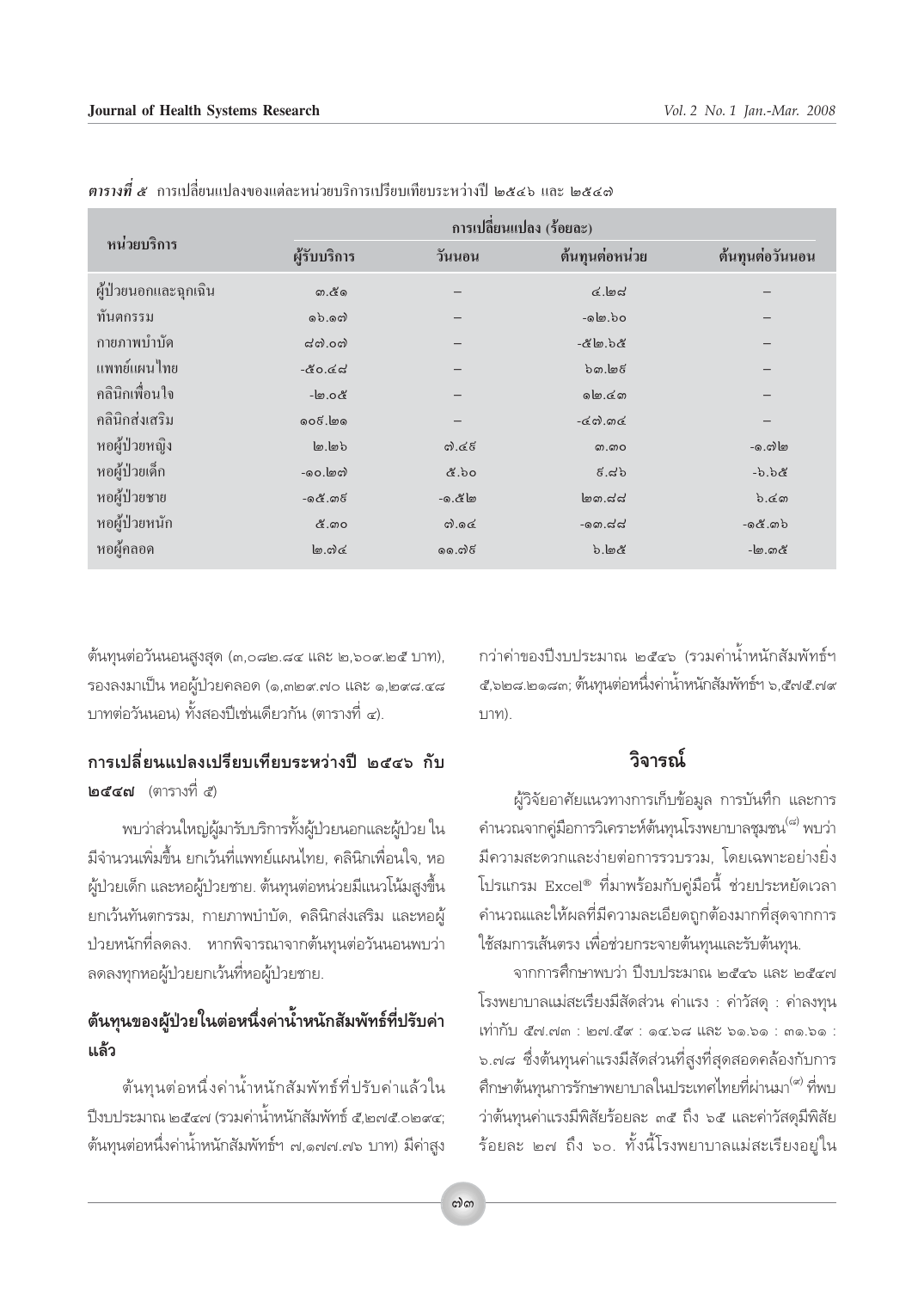

ประกาศของกระทรวงสาธารณสุขเป็นพื้นที่กันดารระดับ ๒ ให้ได้รับค่าเบี้ยเลี้ยงเหมาจ่ายพิเศษแก่กลุ่มวิชาชีพที่ปฏิบัติงาน ประมาณปีละ ๔.๘ ล้านบาท จึงมีผลส่วนหนึ่งให้ต้นทุนค่าแรง ้ค่อนข้างสูง. อย่างไรก็ตามปริมาณงานที่เพิ่มขึ้นในปี ๒๕๔๗ ทำให้ทั้งต้นทุนค่าแรงและค่าวัสดุสูงขึ้น. แต่ความแตกต่างนี้ อาจเห็นไม่ชัดเจน เพราะการศึกษานี้ไม่ได้เปรียบเทียบกับผล งานในปี ๒๕๔๔ ก่อนโครงการประกันสขภาพถ้วนหน้าเริ่ม ดำเนินการ. กระนั้นก็ตาม เป็นที่แน่ชัดว่าการสร้างหลัก ประกันสขภาพครั้งนี้ทำให้ประชาชนเข้าถึงบริการมากขึ้นโดยมี ภาระค่าใช้จ่ายเพื่อการรักษาพยาบาลของครัวเรือนที่ลดลงตาม นโยบายของรัฐบาล.

การจัดสรรต้นทุนทางอ้อมแก่หน่วยบริการผู้ป่วย โดยตรงนั้น งานผู้ป่วยนอกและฉุกเฉินได้รับสูงสุด ทั้งนี้เพราะ เป็นจุดบริการใหญ่ที่มีบุคลากรปฏิบัติงานจำนวนมาก โดย เฉพาะกลุ่มแพทย์ที่แบ่งสัดส่วนเวลาการทำงานให้กับจุดนี้มาก ที่สุด รวมถึงรูปแบบการทำงานของโรงพยาบาลแม่สะเรียงที่ รวมงานผู้ป่วยนอกและห้องฉุกเฉินไว้ด้วยกัน เพื่อแบ่งปันทั้ง ทรัพยากรบุคคลและครุภัณฑ์ เช่น เครื่องตรวจความถี่สูง, เครื่องบันทึกคลื่นไฟฟ้าหัวใจ ใช้ร่วมกันเพื่อให้ค่าใช้จ่ายใน ้ส่วนนี้ไม่สูงมากนัก เมื่อเทียบกับกรณีหากทั้งสองแผนกแบ่ง ออกจากกัน.

เมื่อคำนวณต้นทุนต่อหน่วยของผู้ป่วยนอกรวมทุก แผนกปี่งบบระมาณ ๒๕๔๖ และ ๒๕๔๗ เท่ากับ ๒๕๗ ๐๑ และ ้๒๕๖.๓๓ บาทต่อรายตามลำดับ และของผู้ป่วยในรวมทุกหอ ผู้ป่วย เท่ากับ ๔,๕๗๙.๓๑ และ ๔,๙๔๔.๒๒ บาทต่อรายตาม ลำดับ. จากการศึกษาของภูษิต ประคองสาย และคณะ<sup>(๑๐)</sup> คำนวณต้นทุนดำเนินการต่อหน่วยผู้ป่วยนอกสำหรับโรง พยาบาลชุมชนขนาด ๙๐-๑๒๐ เตี้ยง (โดยใช้ข้อมูลจาก โรงพยาบาลชุมชนเมื่อปี ๒๕๔๔) เท่ากับ ๒๗๑ บาท, ส่วน ผู้ป่วยใน เท่ากับ ๓,๗๙๔ บาท, และจากการศึกษาของกัญจนา ์ติษยาธิคม และคณะ<sup>(๑๑)</sup> คำนวณต้นทุนดำเนินการโดย วิธีลัดซึ่งใช้ข้อมูลจากรายงาน ๐๑๑๐ รง ๕ ในปีงบประมาณ ๒๕๔๕ สำหรับผู้ป่วยนอกโรงพยาบาลชุมชน เท่ากับ ๒๒๘ บาท และผู้ป่วยใน เท่ากับ ๓,๑๘๖ บาท. หากพิจารณาผลการ

คำนวณต้นทุนต่อหน่วยผู้ป่วยนอกจะไม่แตกต่างกันมากนัก. ้ทั้งนี้ต้องคำนึงด้วยว่าข้อมูลที่ใช้ของโรงพยาบาลแม่สะเรียง เป็นต้นทุนรวมของค่าแรง ค่าวัสดุ และค่าลงทุน ซึ่งต่าง จากงานวิจัยที่คำนวณจากวิธีลัด. นอกจากนี้โรงพยาบาล แม่สะเรียงมีแพทย์เฉพาะทาง ได้แก่ ศัลยกรรม อายุรกรรม และกุมารเวชกรรม โดยเปิดบริการหอผู้ป่วยหนัก, ทารกป่วย หนัก/คลอดก่อนกำหนด และการผ่าตัดใหญ่ จึงอาจทำให้ ต้นทุนผู้ป่วยในค่อนข้างสูงกว่าค่าเฉลี่ยของโรงพยาบาลชุมชน ขนาดเดี่ยวกัน<sup>(๓, ๑๐, ๑๑)</sup>

จากการคำนวณต้นทุนต่อหน่วยของหอผู้ป่วยหนัก พบว่า ้มีต้นทุนที่สูงมากในการดำเนินการ (๑๔,๓๒๗.๔๐ และ ๑๒.๓๓๘.๒๙) แต่มีความจำเป็นต้องให้บริการ เนื่องจาก โรงพยาบาลแม่สะเรียงเป็นโรงพยาบาลหลักในภาคใต้ของ จังหวัดแม่ฮ่องสอนที่ต้องให้การสนับสนนโรงพยาบาลในพื้นที่ ใกล้เคียง, อีกทั้งระยะทางในการส่งต่อผู้ป่วยไปยังโรงพยาบาล ้ที่มีศักยภาพสูงกว่า ต้องใช้เวลาเดินทางไม่ต่ำกว่า ๓ ชั่วโมง และในบางครั้งต้องเป็นที่รักษาพยาบาลสุดท้ายสำหรับผู้ที่ไม่ ้ต้องการไปรักษาต่อที่อื่น และกลุ่มผู้ป่วยไม่ใช่สัญชาติไทย.

จำนวนผู้มารับบริการที่เพิ่มสูงขึ้นและค่าใช้จ่ายที่สูงขึ้น ในบางแผนก มีส่วนทำให้ต้นทุนการบริการสูงขึ้นตามไปด้วย. แต่บริการทันตกรรม, กายภาพบำบัด, คลินิกส่งเสริม และหอ ผู้ป่วยหนัก กลับมีต้นทุนต่อหน่วยที่ลดลง อาจแสดงให้เห็น ถึงการมีประสิทธิภาพเพิ่มขึ้น จึงควรให้ความสนใจกับคุณภาพ ้บริการควบคู่ไปด้วย. ในส่วนผู้ป่วยในมีจำนวนเพิ่มขึ้น ยกเว้น ผู้ป่วยชายและเด็ก แต่วันนอนโดยรวมมีจำนวนเพิ่มขึ้นมาก ้อาจบอกเป็นนัยว่าการเจ็บป่วยมีความรุนแรงขึ้น หรือผู้ป่วย เข้าถึงบริการดีขึ้น หรือนอนนานเกินความจำเป็น. ทั้งนี้ควรนำ น้ำหนักสัมพัทธ์ของกลุ่มวินิจฉัยโรคร่วมมาพิจารณาประกอบ. จากการคำนวณต้นทุนของผู้ป่วยในต่อหนึ่งค่าน้ำหนักสัมพัทธ์ ที่ปรับค่าแล้วปีงบประมาณ ๒๕๔๖ และ ๒๕๔๗ เท่ากับ ๖,๕๗๕.๗๙ และ ๗,๑๗๗.๗๖ บาทตามลำดับ ซึ่งมีค่าเฉลี่ย สูงกว่าที่โรงพยาบาลแม่สะเรียงได้รับการจัดสรรจริงตามที่ จังหวัดแม่ฮ่องสอนได้รับงบประมาณจัดสรรเป็นค่าใช้จ่าย สำหรับผู้ป่วยในให้กับโรงพยาบาลชุมชน ปีงบประมาณ ๒๕๔๖